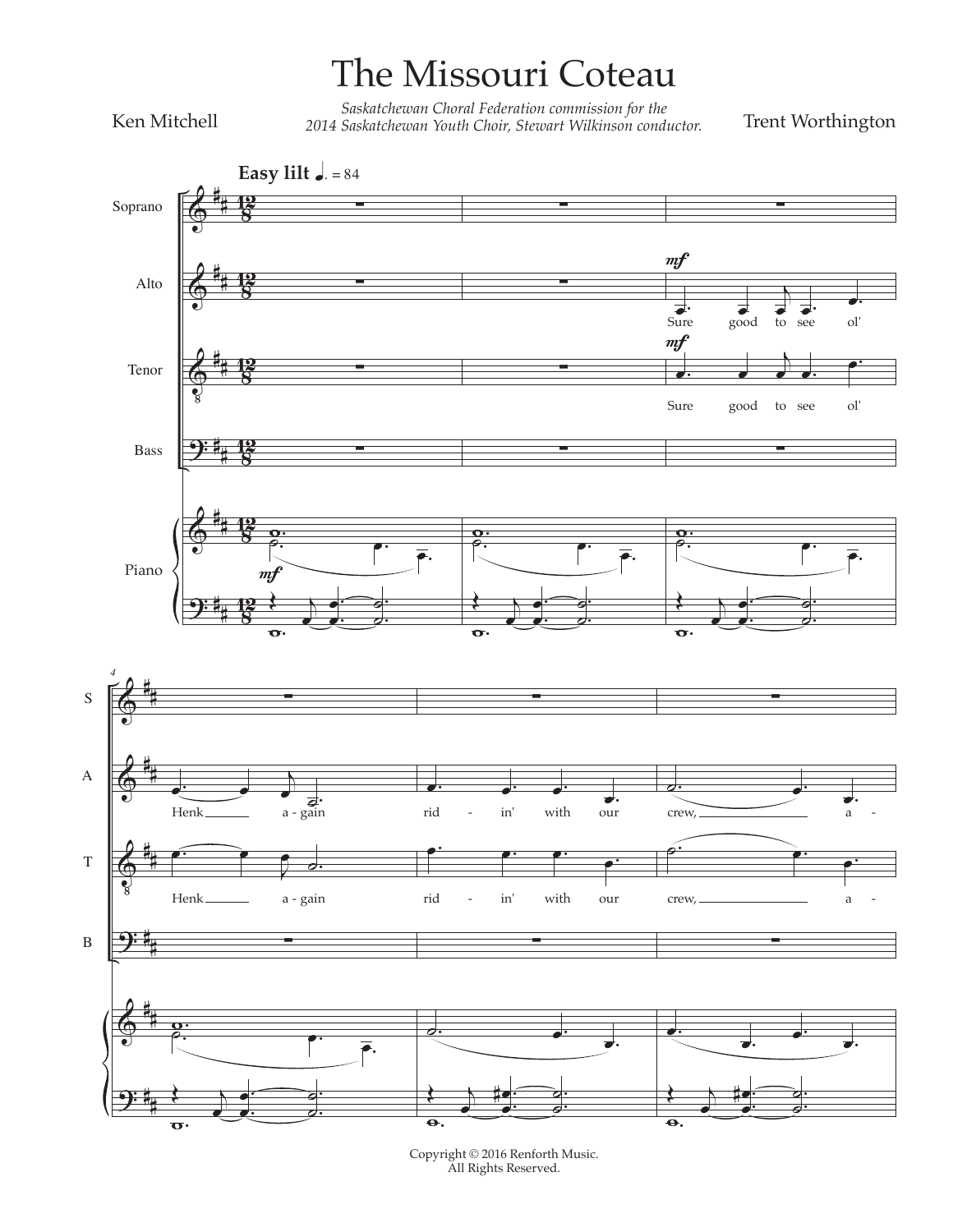The Missouri Coteau



 $\begin{array}{c} \mbox{Copyright} \textcircled{\small{2016}} \mbox{ Renforth Music.} \\ \mbox{All Rights Research.} \end{array}$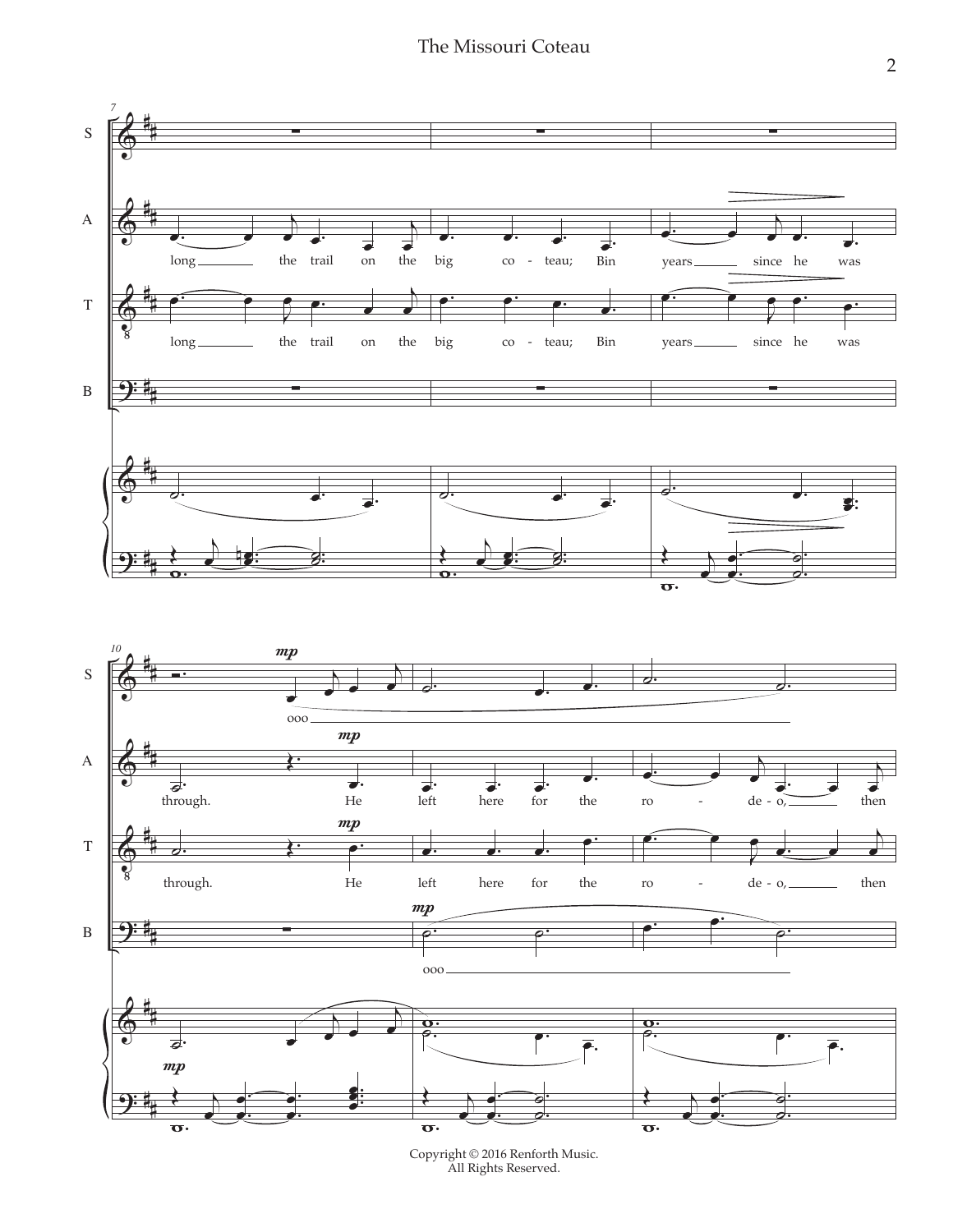The Missouri Coteau



 $\begin{array}{c} \mbox{Copyright} \textcircled{\small{2016}} \mbox{ Renforth Music.} \\ \mbox{All Rights Research.} \end{array}$ 

 $\overline{3}$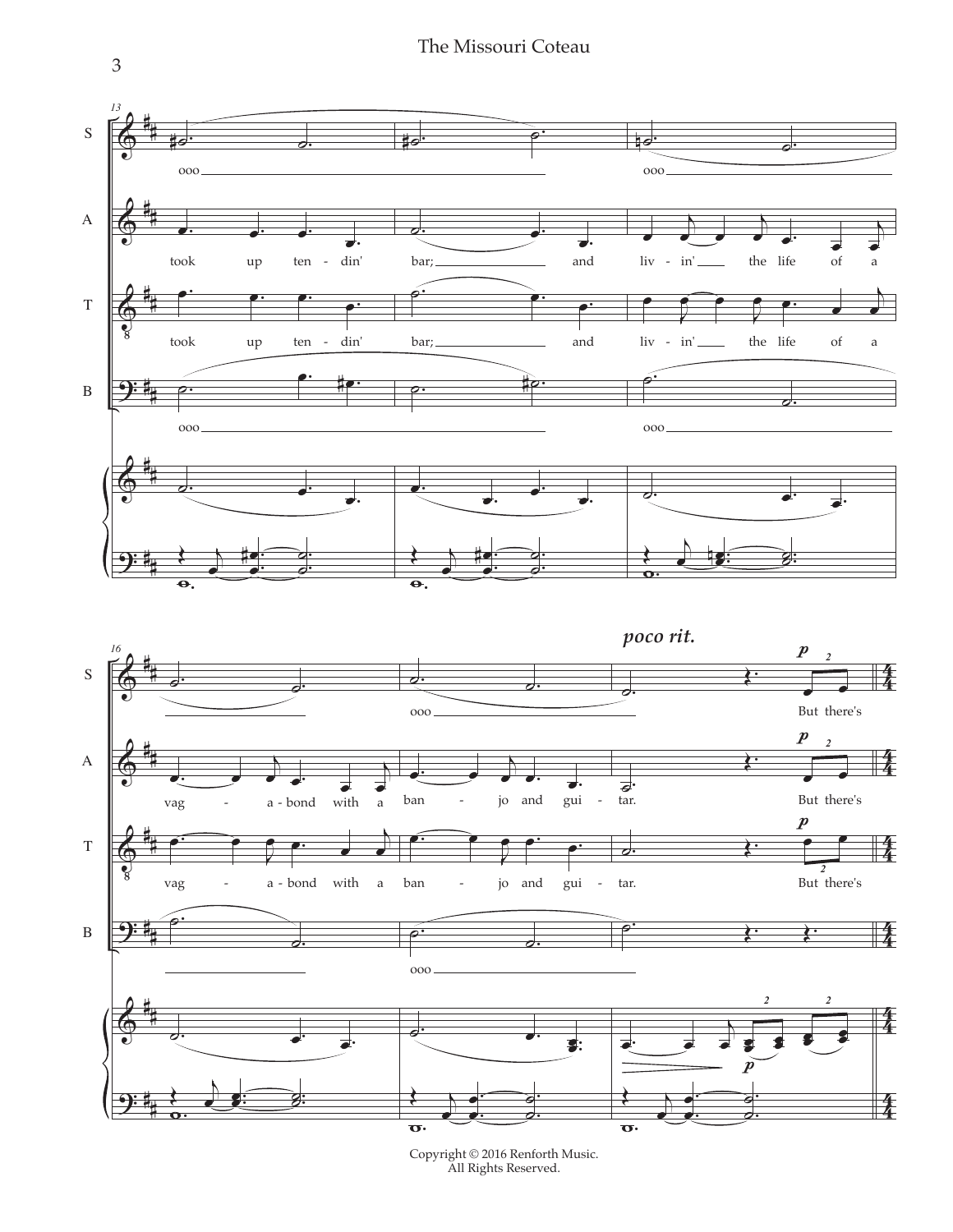## The Missouri Coteau



Copyright © 2016 Renforth Music. All Rights Reserved.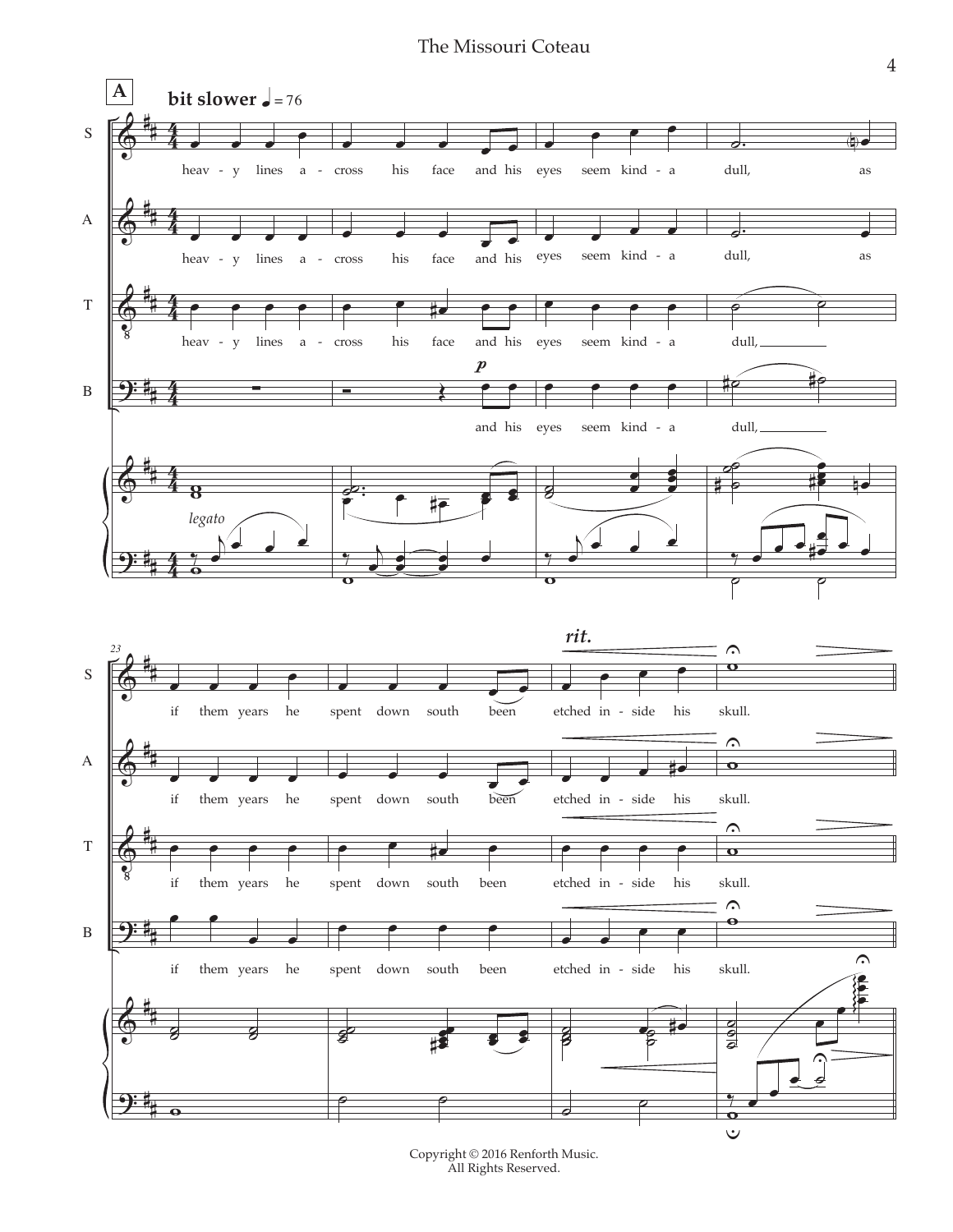

 $\begin{array}{c} \mbox{Copyright} \textcircled{\small{2016}} \mbox{ Renforth Music.} \\ \mbox{All Rights Research.} \end{array}$